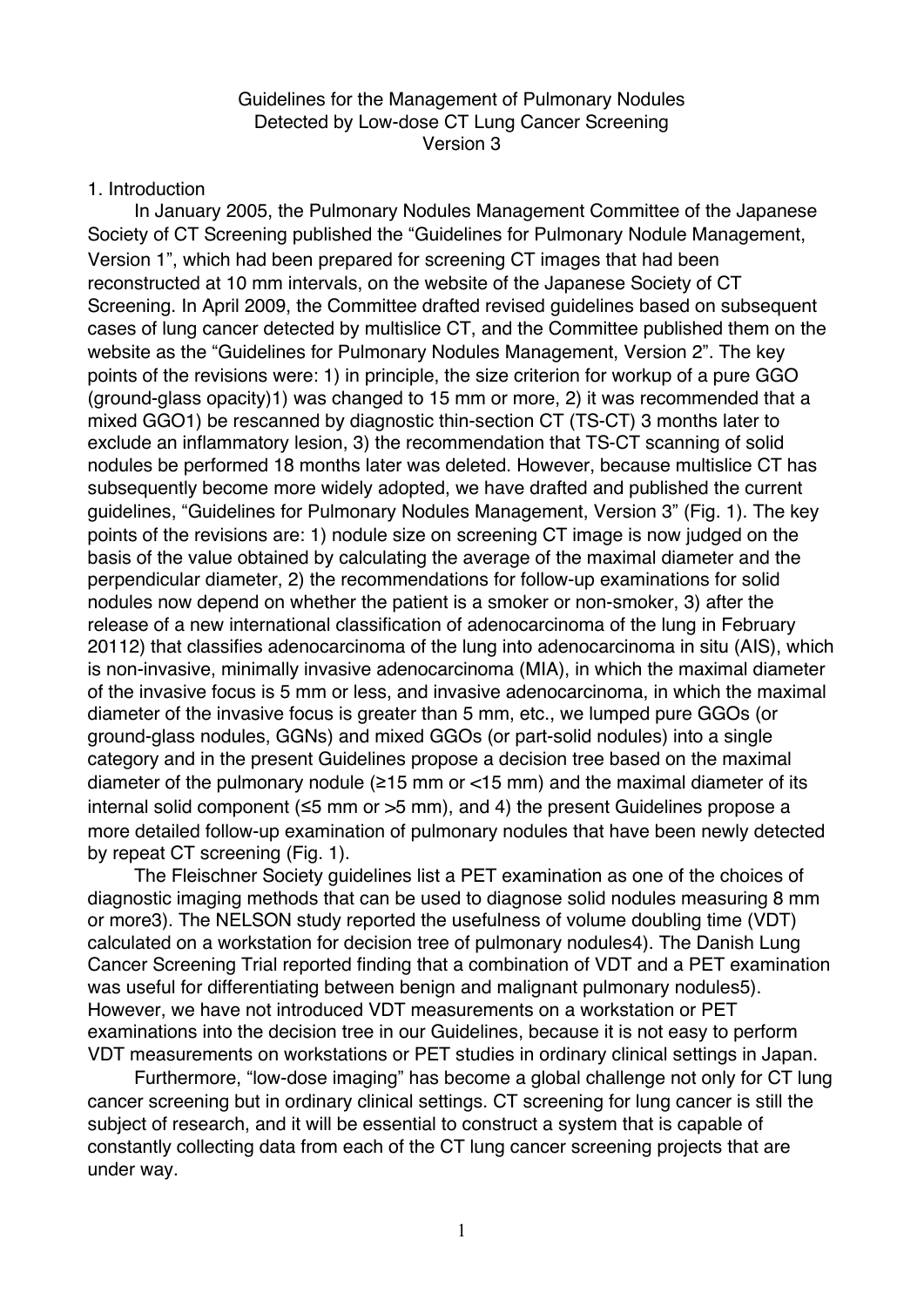#### 2. Guidelines for Pulmonary Nodule Management, Version 3

 A pulmonary nodule is appears as a rounded or irregular opacity, well or poorly defined, measuring up to 3 cm in maximal diameter6). Based on its consistency on TS-CT images pulmonary nodules are classified as a homogeneous ground-glass opacity (pure GGO), a ground-glass opacity part of which contains a soft-tissue attenuation (mixed GGO), or an opacity that exhibits soft-tissue attenuation (a solid nodule). The Fleischner Society glossary classifies pulmonary nodules into ground-glass nodules (nonsolid nodules), part-solid nodules (semisolid nodules), and solid nodules6). GGNs are recognizable as hazy increases in attenuation in a lung field that do not obliterate the bronchial and vascular margins6). Since the terms "pure ground-glass nodule (GGN)" and "part-solid nodule" are used in the new international classification of pulmonary adenocarcinoma2), Version 3 of the Guidelines uses the term "pure GGN" for "pure GGO" and the term "part-solid nodule" for "mixed" GGO. Nodules in which calcification is visible on TS-CT scans are thought to represent old pulmonary tuberculosis lesions and are excluded from the recommendations in the Guidelines for subsequent follow-up examinations.

#### A. Role of the screening sites

 The scanning and imaging reconstruction protocols for lung cancer screening by multislice CT at each of the screening sites are shown in Table 1, and depending on the CT scanner, an automatic dose-modulating function (RealEC, AutoMA, etc.) can be used. As shown in Table 1, CTDI (computed tomography dose index) volumes for the screening examinations range from 1.32 mGy to 3.1 mGy. CT images having a slice thickness ≤5 mm and reconstruction interval ≤5 mm are recommended. The size criterion for performing diagnostic TS-CT scans for pulmonary nodules detected on screening CT scans is a 5-mm or larger value for the average of the maximal diameter and perpendicular diameter of the nodule. If the size of a pulmonary nodule is less than 5 mm, a CT screening examination 12 months later is recommended. The fact that pulmonary nodules having a maximal diameter ≥4 mm were considered to be positive in the NLST (National Lung Screening Trial)8) appears to be one of the reasons why there were many false positives. The Fleischner Society guidelines for managing solid nodules also use a cutoff value for size that is the average of the length and width of the nodule3). A cutoff value that is the average value of the length and width of the nodule is also used in the I-ELCAP (International Early Lung Cancer Action Program) 9), and in that program a workup is conducted when the size of a solid nodule or a part-solid nodule is 5 mm or larger.

#### B. Role of hospitals where workups are performed

 If the slice thickness of the CT images provided by the screening site is greater than 3 mm, the first diagnostic TS-CT should be performed one month later, and any pulmonary nodules ≥5 mm that are detected on the first diagnostic TS-CT images should be classified into solid, part-solid, or pure GGN according to their consistency. Even when scanning is performed using low-dose multislice CT, if the slice thickness is no greater than 3 mm and the reconstruction interval is no greater than 3 mm, any pulmonary nodules with an average maximal diameter and perpendicular diameter ≥5 mm detected during a screening CT scan should be classified as a solid, part-solid, or pure GGN, based on their consistency. If a screening site provides the screening CT images to a hospital, the first diagnostic TS-CT examination performed one month later at the hospital can be omitted,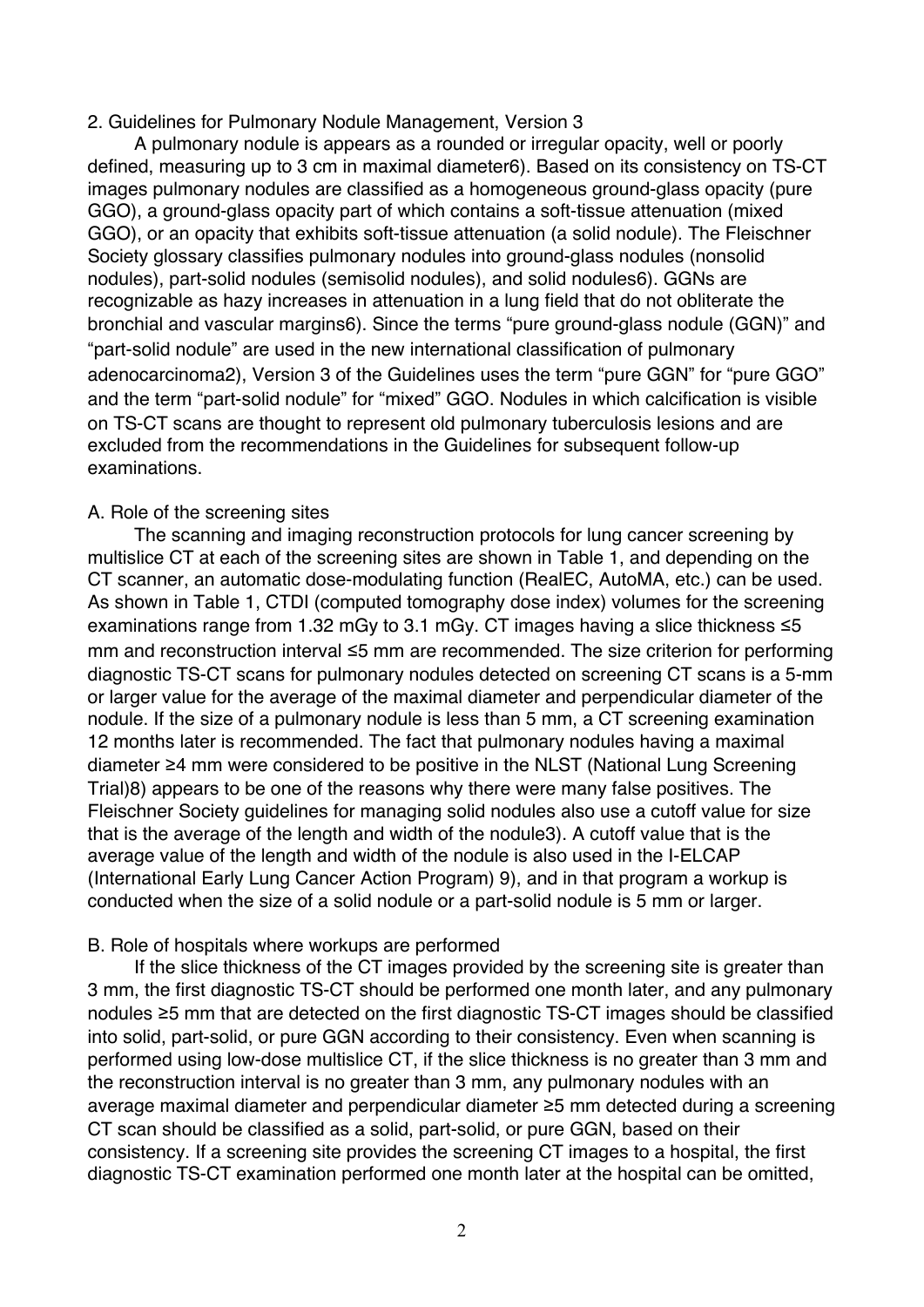and it is advisable to perform the first diagnostic TS-CT examination 3 months after the nodule was first detected.

## a) Solid nodules

 In principle, a workup is performed when a solid nodule measures ≥10 mm in maximal diameter on a diagnostic TS-CT scan. When the maximal diameter of a solid nodule on a diagnostic TS-CT scan is in the 5 mm to less than 10 mm range and the patient is a smoker, a follow-up examination by TS-CT is performed after 3 months, 6 months, 12 months, 18 months, and 24 months, whereas if the patient is a nonsmoker, a follow-up examination by diagnostic TS-CT is performed after 4 months, 12 months, and 24 months. The reason for establishing different intervals between the follow-up examinations for smokers and nonsmokers is that the lung-cancer tumor doubling time is shorter in smokers10). Regardless of whether the patient is a smoker or a nonsmoker, i) if the nodule increases in size, a workup is performed, ii) if there is no change within 2 years, follow-up examinations by diagnostic TS-CT are discontinued, and iii) if the nodule decreases in size or disappears, a return is made to screening CT at the screening site. If an intrapulmonary lymph node is strongly suspected based on the diagnostic TS-CT findings, a follow-up examination by diagnostic TS-CT is performed 3 months later regardless of the size of the nodule. If there is no change in size, follow-up examinations are performed until 12 months later. Intrapulmonary lymph nodes are present just beneath the pleura of the middle lobe or lower lobe or are in contact with the interlobar fissure. They often appear polygonal on diagnostic TS-CT images because of contact with the interlobular septa, and when they are present just beneath the pleura, a linear structure that consists of the interlobular septum is sometimes seen between the nodule and the pleura.

## b) Part-solid nodules

 Because of the high probability of part-solid nodules being malignant, Version 1 of the Guidelines recommended an immediate workup for part-solid nodules irrespective of their size. However, a workup should be performed 3 months later so as to exclude inflammatory lesions presenting as part-solid nodules. A portion of the decision tree was revised based on the new international classification for pulmonary adenocarcinoma. If the maximal diameter of a part-solid nodule (GGO component) is 15 mm or more, a workup is performed. If the maximal diameter is less than 15 mm in size, a workup is performed if the maximal diameter of the solid component is greater than 5 mm; if the maximal diameter of the solid component is no more than 5 mm, however, a follow-up CT examination can instead be performed. The solid component should be measured in the lung field windows. Of course, the maximal diameter of the invasive focus in the pathology specimen and the solid component on the CT image are not the same. An option exists to proceed to a workup if the size of the solid component is ≤5 mm, based on each hospital's decision tree.

## c) Pure GGNs

 If a pure GGN is 15 mm or larger in maximal diameter on a diagnostic TS-CT scan, a workup should be performed to make a definitive diagnosis. If a pure GGN is less than 15 mm in maximal diameter, a portion of the decision tree was altered based on the new international classification of pulmonary adenocarcinoma. A follow-up TS-CT is performed after 3 months, 12 months, and 24 months, and i) if the size or attenuation of the nodule has increased, a workup is performed, ii) even if a solid component has developed, if it is less than 5 mm in maximal diameter, further follow-up CT can be performed, and iii) even if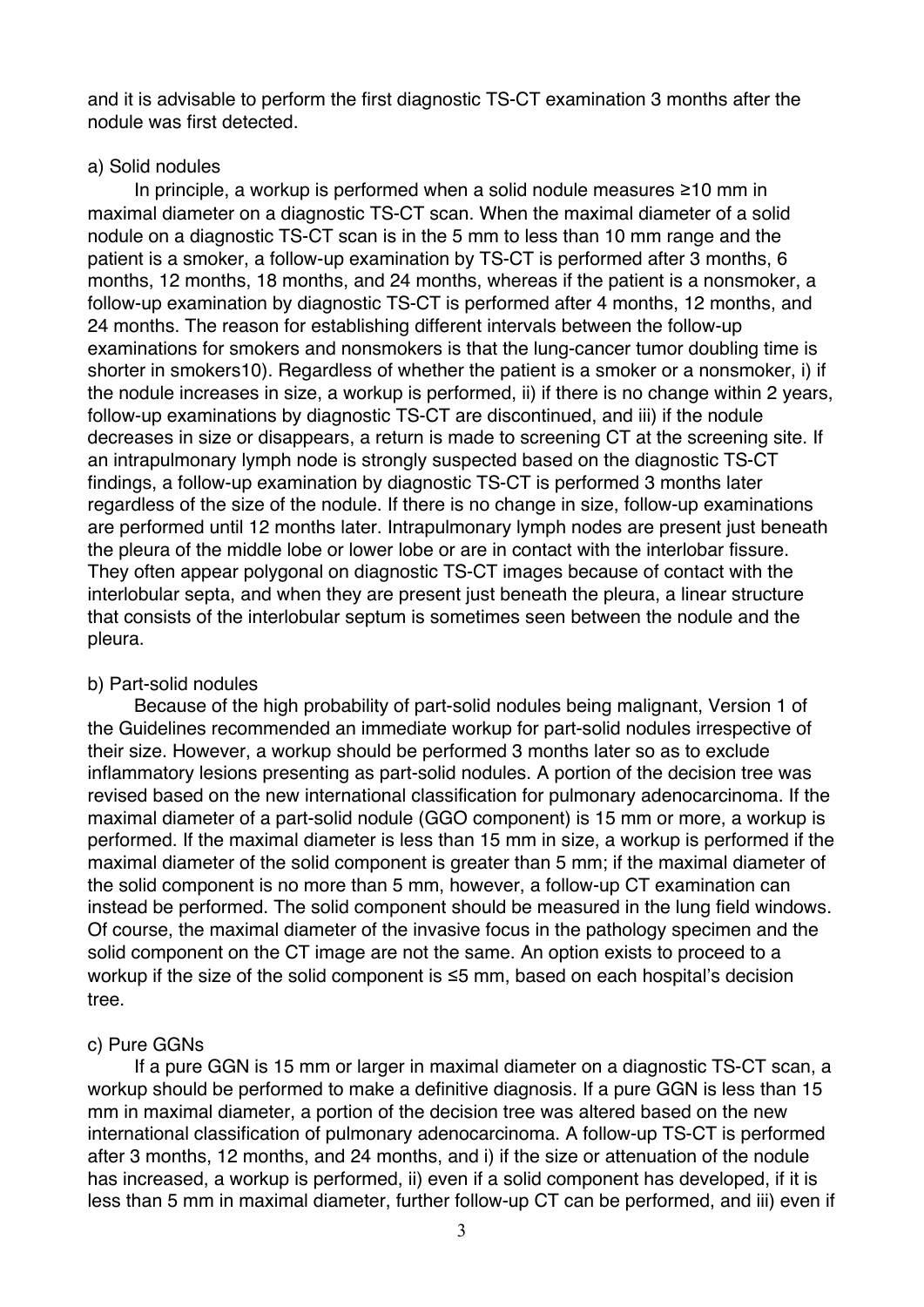there is no change after 24 months, in principle, follow-up CT examinations should be continued at the hospital.

## d) New nodules

 When a new nodule is detected during annual screening examinations (Fig. 1 includes a decision tree for new nodules discovered during the course of follow-up, not just nodules discovered during the baseline screening), if it is a solid nodule ≥10 mm in maximal diameter on diagnostic TS-CT, a workup is performed. If it is less than 10 mm in maximal diameter and the patient is a smoker, a follow-up TS-CT examination is performed at 1 month, 3 months, 6 months, and 12 months, whereas if the patient is a nonsmoker, a follow-up TS-CT examination is performed at 1 month, 4 months, and 12 months. Regardless of whether the patient is a smoker or nonsmoker, if there has been no change in size after 12 months, the patient returns to the screening site, and the patient's course is monitored by annual screening examinations. If a part-solid or pure GGN has not disappeared or decreased in size 4 months later, and if the solid component has not increased in size, a follow-up examination is performed 12 months later. If there is still no change after 12 months, in principle, a follow-up CT at a hospital is necessary every year thereafter.

## e) Follow-up CT

 Because it is necessary to confirm that no new lesions have developed in other areas of the lung, CT of the entire lung should be performed during the follow-up CT examinations, not just TS-CT of the targeted nodule. Since the resolution of the multislice CT images is better in the direction of the body axis, TS-CT images can be reconstructed from the raw data obtained by scanning the whole lung. When performing follow-up examinations by multislice CT, it is advisable to perform them at a low dose within the area where follow-up CT of the pulmonary nodule is possible. A simulation study reported that follow-up examinations by 10 mAs CT scans is possible for following up pulmonary nodules detected by CT screening14), and image quality has been reported to enable diagnosis of pulmonary nodules even in actual screening examinations performed with 1 mm slice thickness images at 15 mAs (not yet published).

# 3. Conclusion

 The evidence for some of the above is insufficient. In the near future it will be necessary to modify the above guidelines to make them more appropriate based on the results of follow-up CT examinations of large numbers of lung cancer patients whose lesions have been detected by CT screening examinations. In order to establish robust guidelines, collecting screening examination data at each screening site, including examinee's information (smoking, family history, etc.), information about the lung cancer that was discovered (histological type, size, stage, CT images, etc.), and other information, is an urgent task.

Copyright © 2013 by The Japanese Society of CT Screening